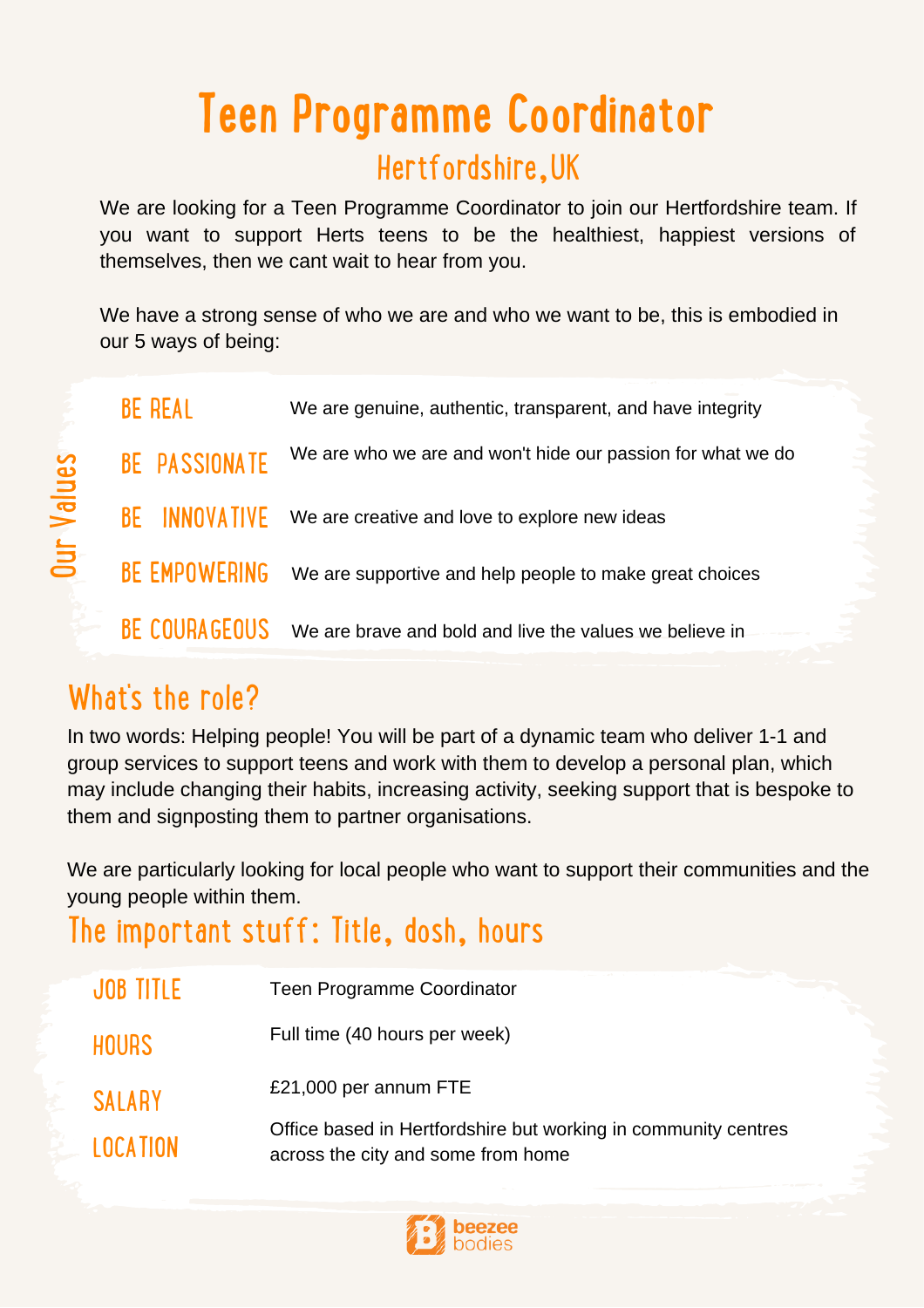# What will you do if you get the job?

- Support both the delivery and production of the teen's intervention
- Empower children, young people and families from inactive and hard to reach populations to change their behaviours by adopting a healthier lifestyle
- Use different social media platforms to attract target community groups (with the support of our marketing team)
- Help co-ordinate the teen programmes to ensure the involvement of young people in the design and implementation of any campaigns or services we develop together
- Help build partnerships with stakeholders and other related organisations
- Support teens on BeeZee Families face to face sessions and work with them individually when required
- Co-ordinate and book venues for teen programmes
- Co-ordinate and book sport coaches for the teen's programmes
- Support families and teens by referring and signposting to local services, events and activities
- Help us achieve our contract aims
- Input data and manage caseload of families/teens using our online data system
- Contribute towards a positive working environment, sharing and applying new ideas
- Adhere to professional practice standards and legislation, including confidentiality, safeguarding equality, diversity and inclusion polices
- Undertake other relevant work as required by BeeZee Bodies

### Why is it great working at BeeZee Bodies?

- Have work that is meaningful and helps change peoples lives for the better
- $\bullet$ Be part of a vibrant organisation who love to innovate
- Work with a team that will support you to do your job to the best of your ability  $\bullet$
- Have a chance to take part in fun work place activities and challenges
- Access our employee assistance programme when they need to
- Take part in our daily workplace health (everyone gets an extra 20min paid break)  $\bullet$
- Attend quarterly away days and training week  $\bullet$
- Develop your skills with regular and diverse CPD  $\bullet$
- Be part of our Pension scheme
- Have access to our bike to work scheme  $\bullet$
- Monthly 1-1s with your line manager  $\bullet$
- Innovative work spaces with standing desks  $\bullet$
- 4.8 out of 5 Glassdoor.co.uk Rating  $\bullet$ 
	- Free tea and coffee



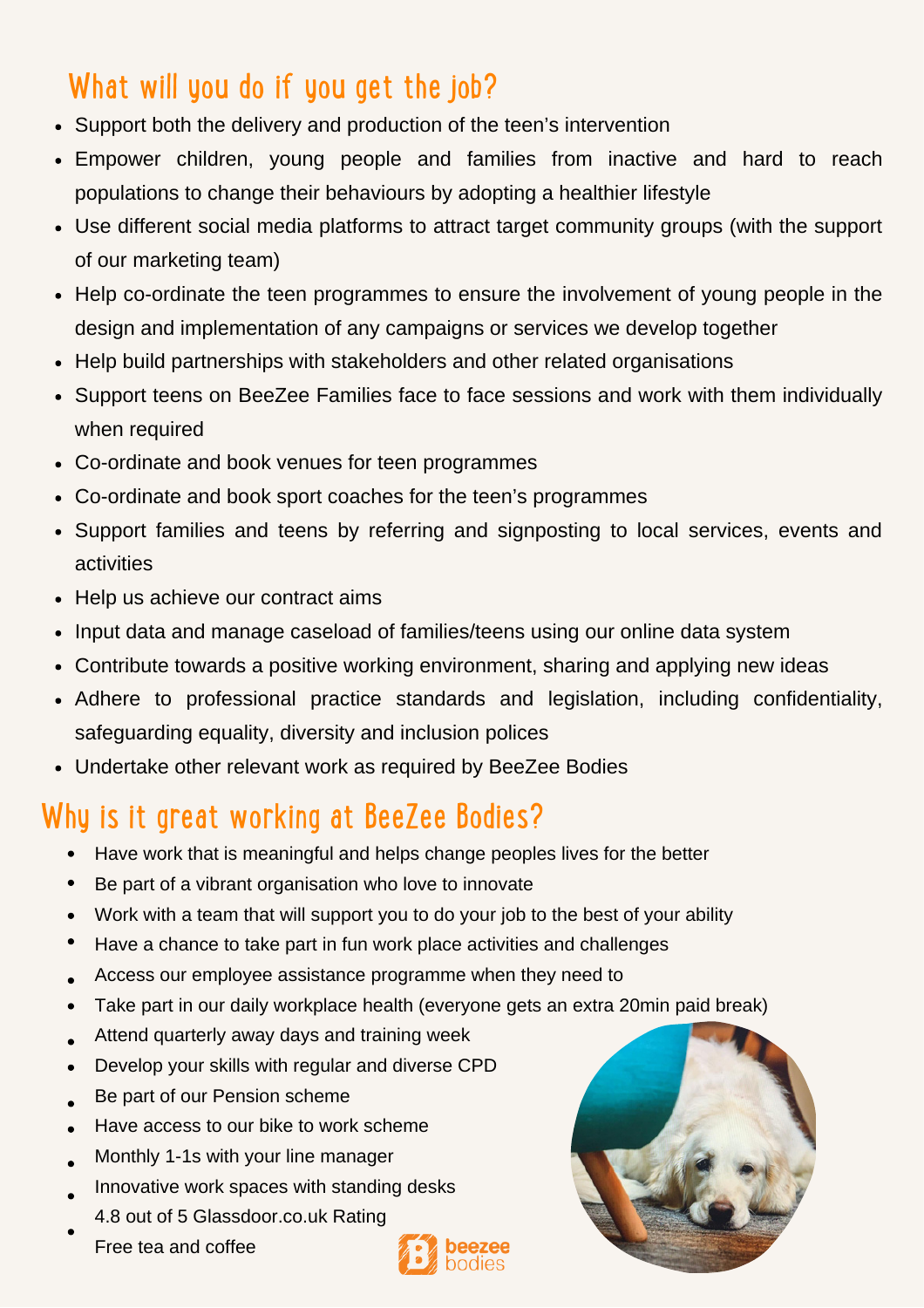# Criteria for this post:

To be successful in this role you will need to be able to commute to the Hertfordshire office and be able to deliver the evening sessions on site.